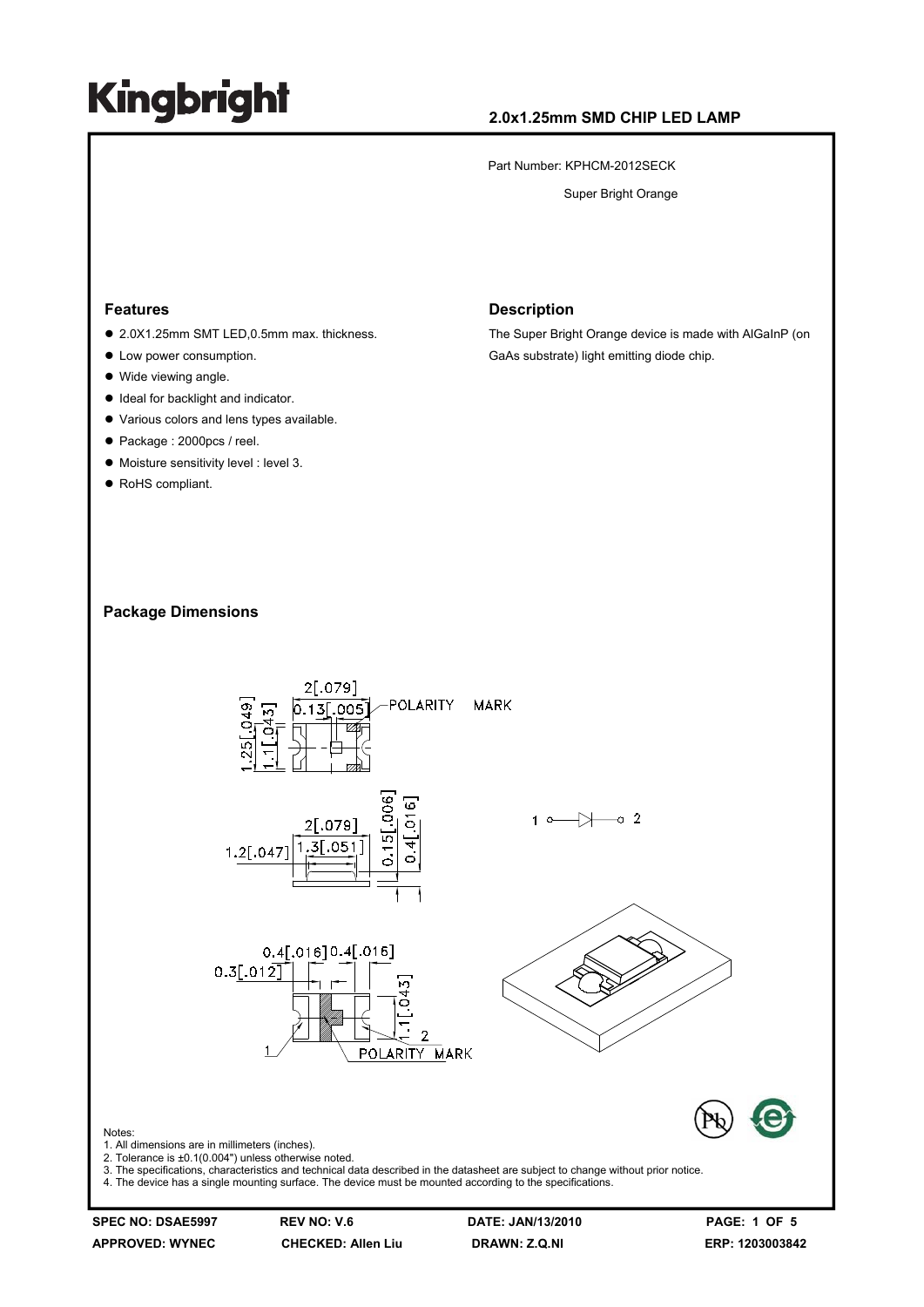#### **Selection Guide**

| ociocion caiuc |                               |                    |                        |      |                             |  |  |  |  |
|----------------|-------------------------------|--------------------|------------------------|------|-----------------------------|--|--|--|--|
| Part No.       | <b>Dice</b>                   | Lens Type          | Iv (mcd) [2]<br>@ 20mA |      | <b>Viewing</b><br>Angle [1] |  |  |  |  |
|                |                               |                    | Min.                   | Typ. | 201/2                       |  |  |  |  |
| KPHCM-2012SECK | Super Bright Orange (AlGaInP) | <b>WATER CLEAR</b> | 70                     | 240  | $110^{\circ}$               |  |  |  |  |

Notes:

1. θ1/2 is the angle from optical centerline where the luminous intensity is 1/2 of the optical peak value.

2. Luminous intensity/ luminous Flux: +/-15%.

#### **Electrical / Optical Characteristics at TA=25°C**

| Symbol              | <b>Parameter</b>         | <b>Device</b>       | Typ. | Max. | <b>Units</b> | <b>Test Conditions</b> |
|---------------------|--------------------------|---------------------|------|------|--------------|------------------------|
| λpeak               | Peak Wavelength          | Super Bright Orange | 610  |      | nm           | $IF=20mA$              |
| <b>AD [1]</b>       | Dominant Wavelength      | Super Bright Orange | 601  |      | nm           | $IF=20mA$              |
| $\Delta\lambda$ 1/2 | Spectral Line Half-width | Super Bright Orange | 29   |      | nm           | $I = 20mA$             |
| С                   | Capacitance              | Super Bright Orange | 15   |      | рF           | $V_F = 0V$ : f = 1MHz  |
| VF [2]              | <b>Forward Voltage</b>   | Super Bright Orange | 2.1  | 2.5  | V            | $IF=20mA$              |
| <b>IR</b>           | Reverse Current          | Super Bright Orange |      | 10   | uA           | $V_R = 5V$             |

Notes:

1.Wavelength: +/-1nm.

2. Forward Voltage: +/-0.1V.

### **Absolute Maximum Ratings at TA=25°C**

| <b>Parameter</b>             | <b>Super Bright Orange</b>           | <b>Units</b> |  |
|------------------------------|--------------------------------------|--------------|--|
| Power dissipation            | 75                                   | mW           |  |
| DC Forward Current           | 30                                   | mA           |  |
| Peak Forward Current [1]     | 195                                  | mA           |  |
| Reverse Voltage              | 5                                    |              |  |
| <b>Operating Temperature</b> | -40 $^{\circ}$ C To +85 $^{\circ}$ C |              |  |
| Storage Temperature          | -40 $^{\circ}$ C To +85 $^{\circ}$ C |              |  |

Note:

1. 1/10 Duty Cycle, 0.1ms Pulse Width.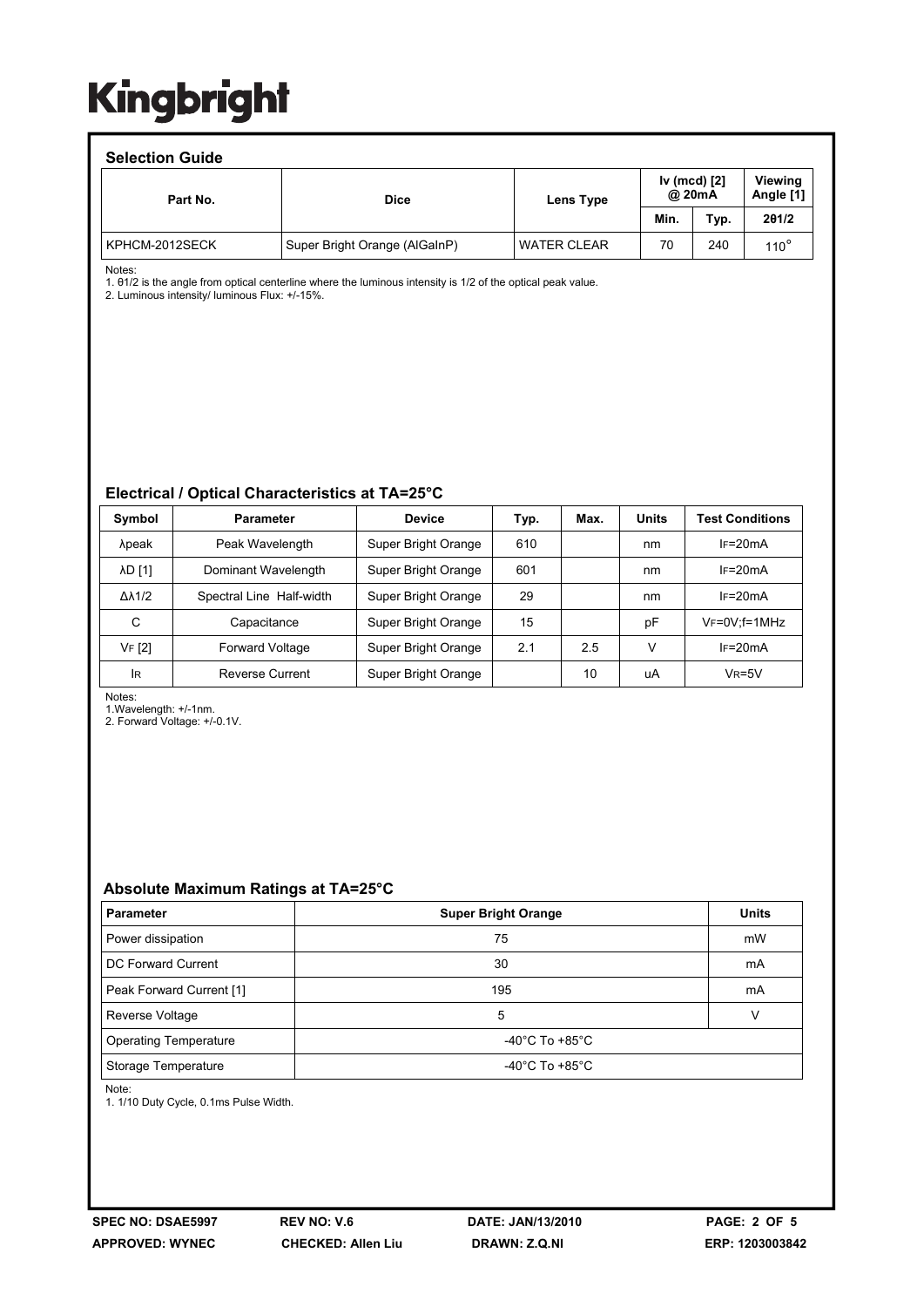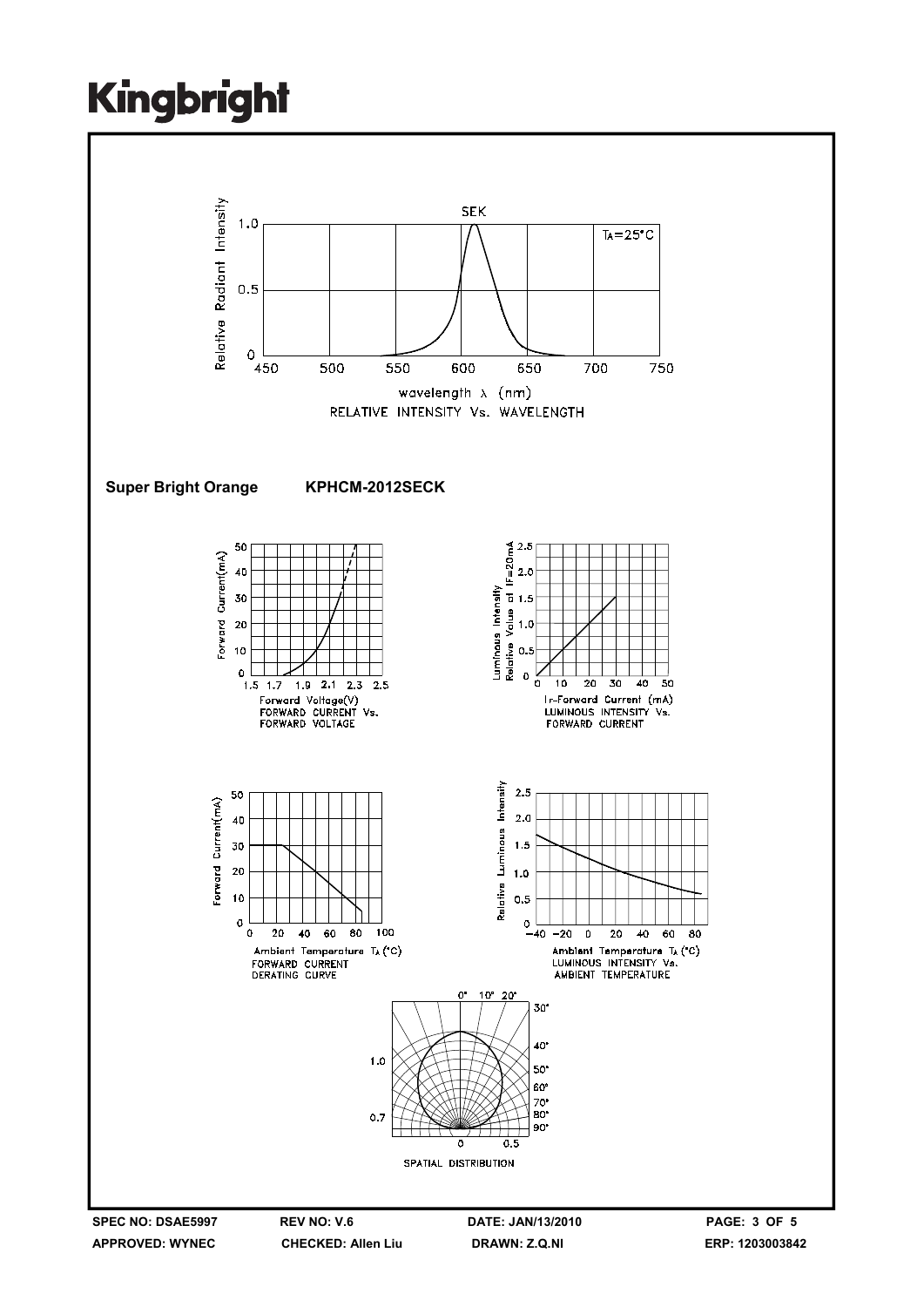### **KPHCM-2012SECK**

**Reflow soldering is recommended and the soldering profile is shown below. Other soldering methods are not recommended as they might cause damage to the product.**